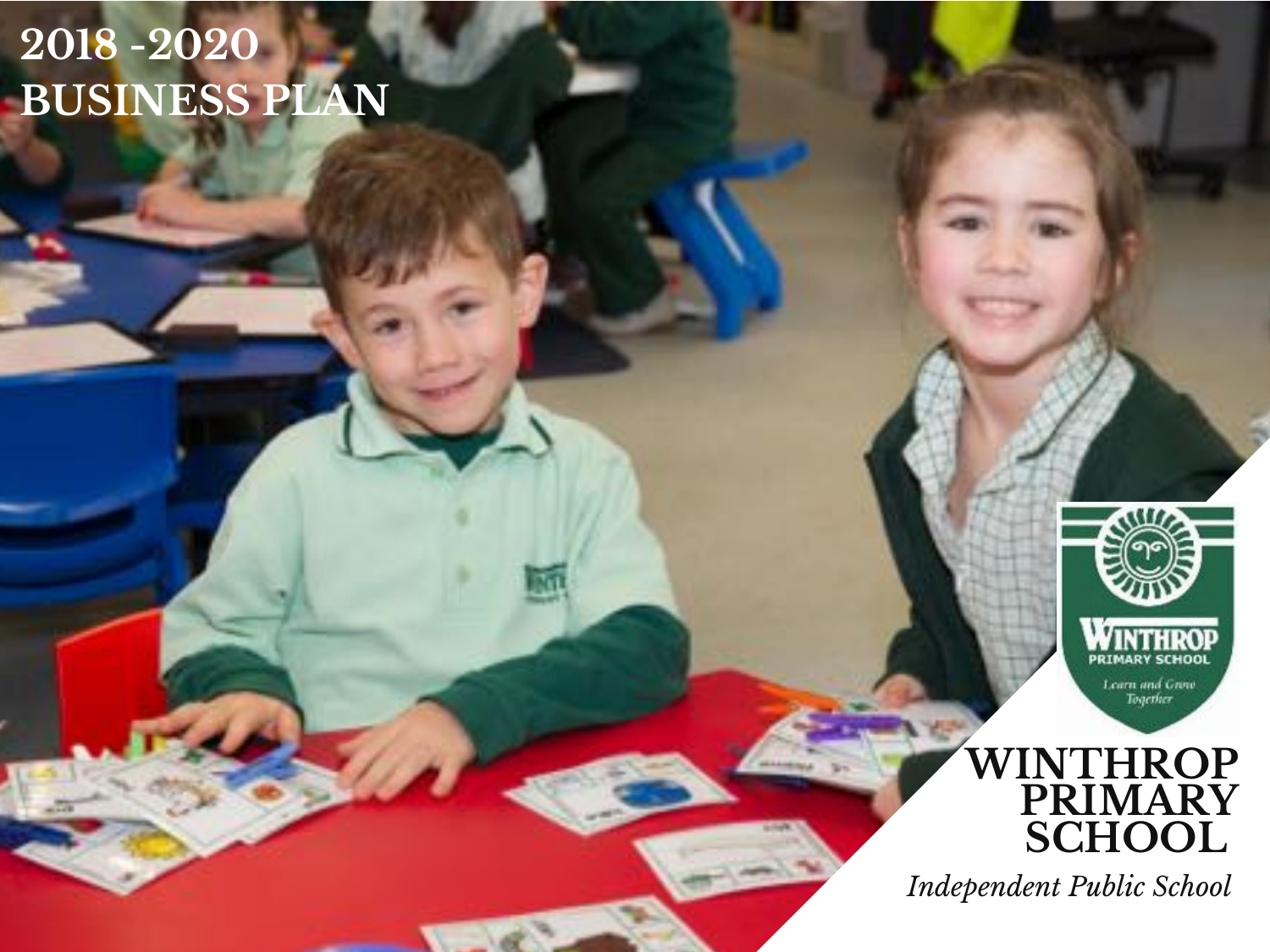*Learn and Grow Together*

WINTHIA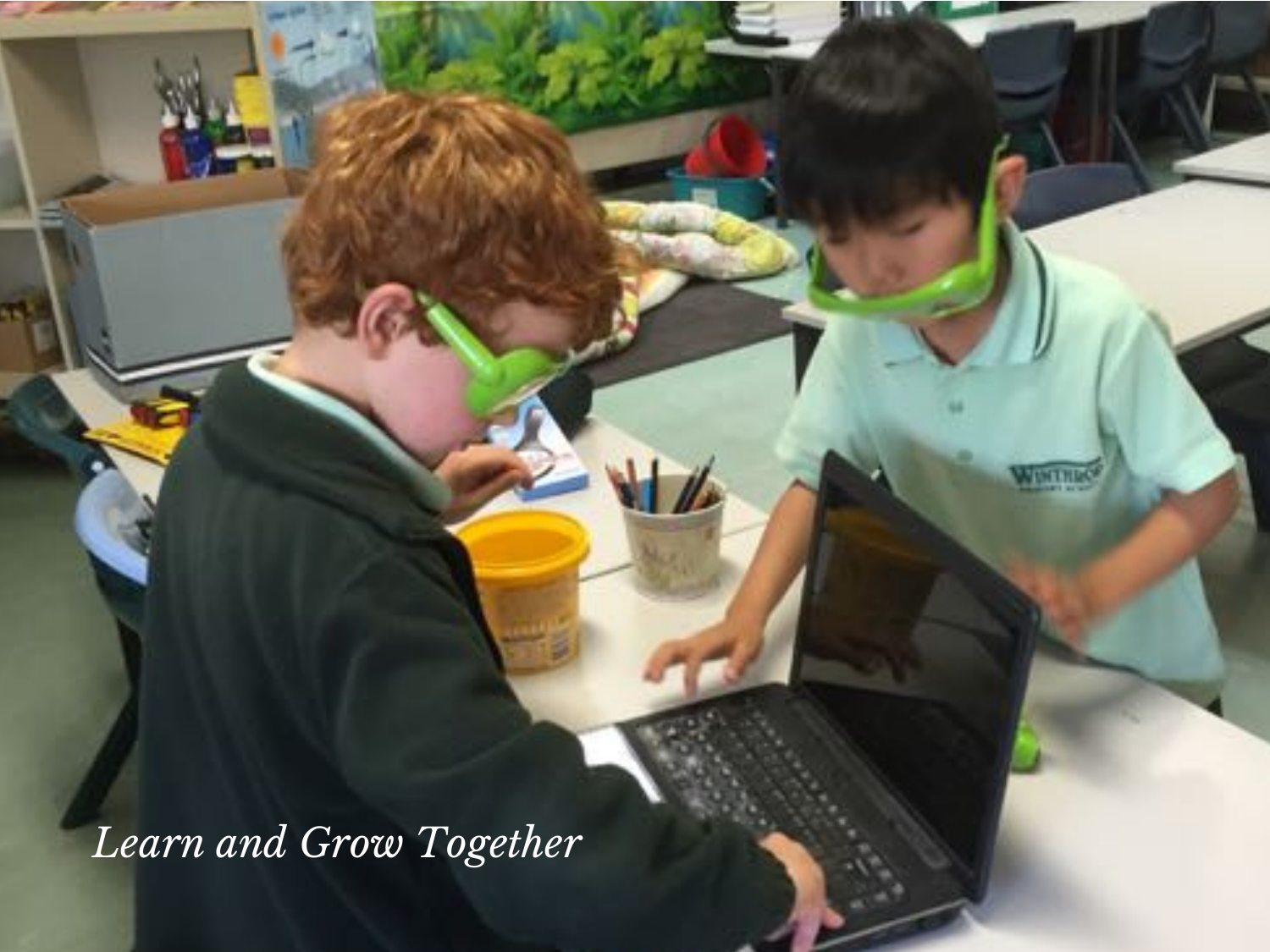# **Our School**

### *Welcome !*

Winthrop Primary School is a vibrant learning community in which all members work in partnership in striving to inspire excellence in teaching and learning and in the development of a contemporary learning environment.

Winthrop Primary School has a proud history of academic, sporting and civic excellence. Our team of 70 talented and experienced staff work collaboratively to maximise learning opportunities for all students through the provision of a quality learning program. Classroom programs are enhanced by our specialist teachers and through student engagement in programs which contribute to pathways learning to meaningful and externally recognised outcomes beyond the school.

Our school is enriched by it's diverse make up. Almost half of our families come from a language background other than English. This group, together with our students with special needs and those who are gifted and talented learn in a safe, inclusive learning environment where by their unique skills, needs and talents are embraced, celebrated and supported.

Winthrop Primary School's 2018 - 2020 Business Plan was developed in response to our ongoing review and strategic approach to school improvement. This cyclical review process, guided by the school leadership team and school board together with input from staff, students and parents identifies four focus areas, within each specific targets, strategies and outcomes are identified. These focus areas provide a sustainable pathway to continued school improvement and enhanced student outcomes.

As an Independent Public School since 2012, we utilise our autonomy to direct resources in support of achievement of our targets, address areas for improvement and provide further benefits for our students.

Together with the staff and school board, we trust that your family's experience at our school be a positive and memorable one.

To find out more about us, visit our website at www.winthrop.ps@education.wa.edu.au

Julie Carlson Principal 2018

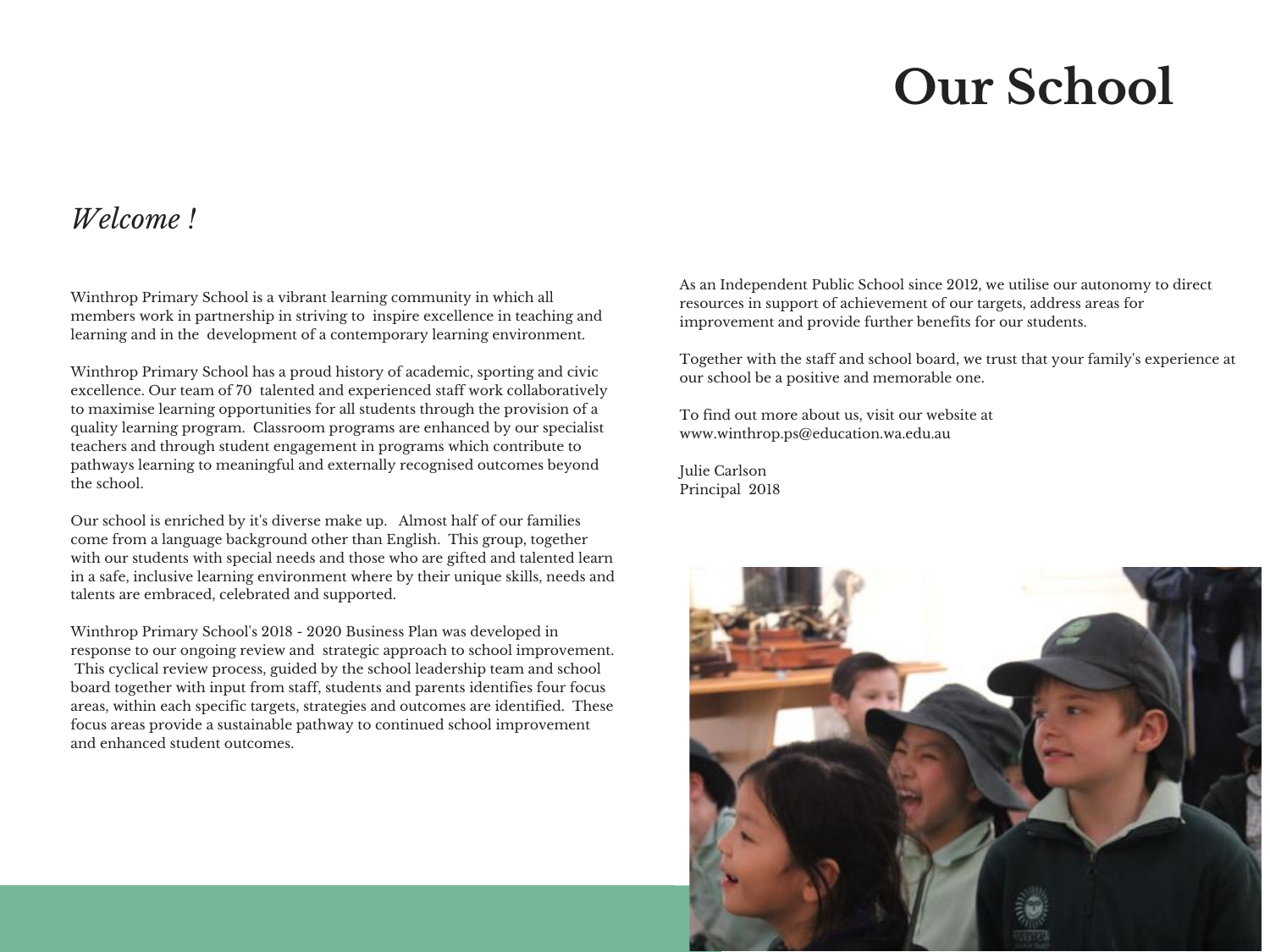# **Our Vision**

To be a school which works in partnership with community to support all students in becoming successful learners, confident and creative individuals and active and informed citizens.

# **Our Purpose**

Winthrop Primary School is committed to providing an inclusive, stimulating and innovative learning environment in which all students are supported to strive for excellence and to achieve their potential.



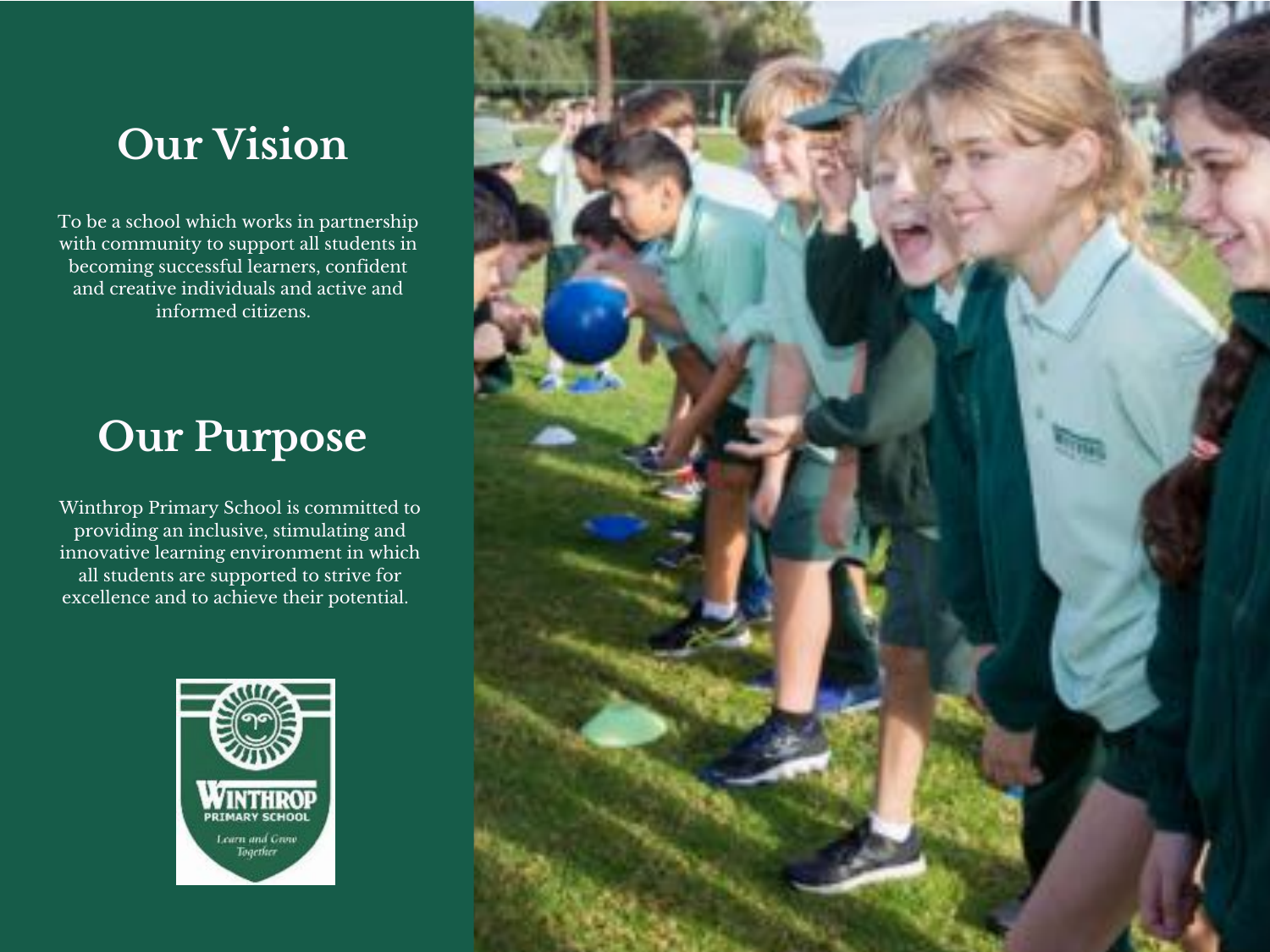Four key focus areas are outlined in our School's Business Plan. These respond to the identified needs and aspirations of students and staff

Each focus area is as important as the other and together they underpin and sustain student and school success.

> Developing the **Whole Child**

> > **Working in** Partnership

Inspiring **Excellence in** Learning

**Empowering Excellence in Teaching** 

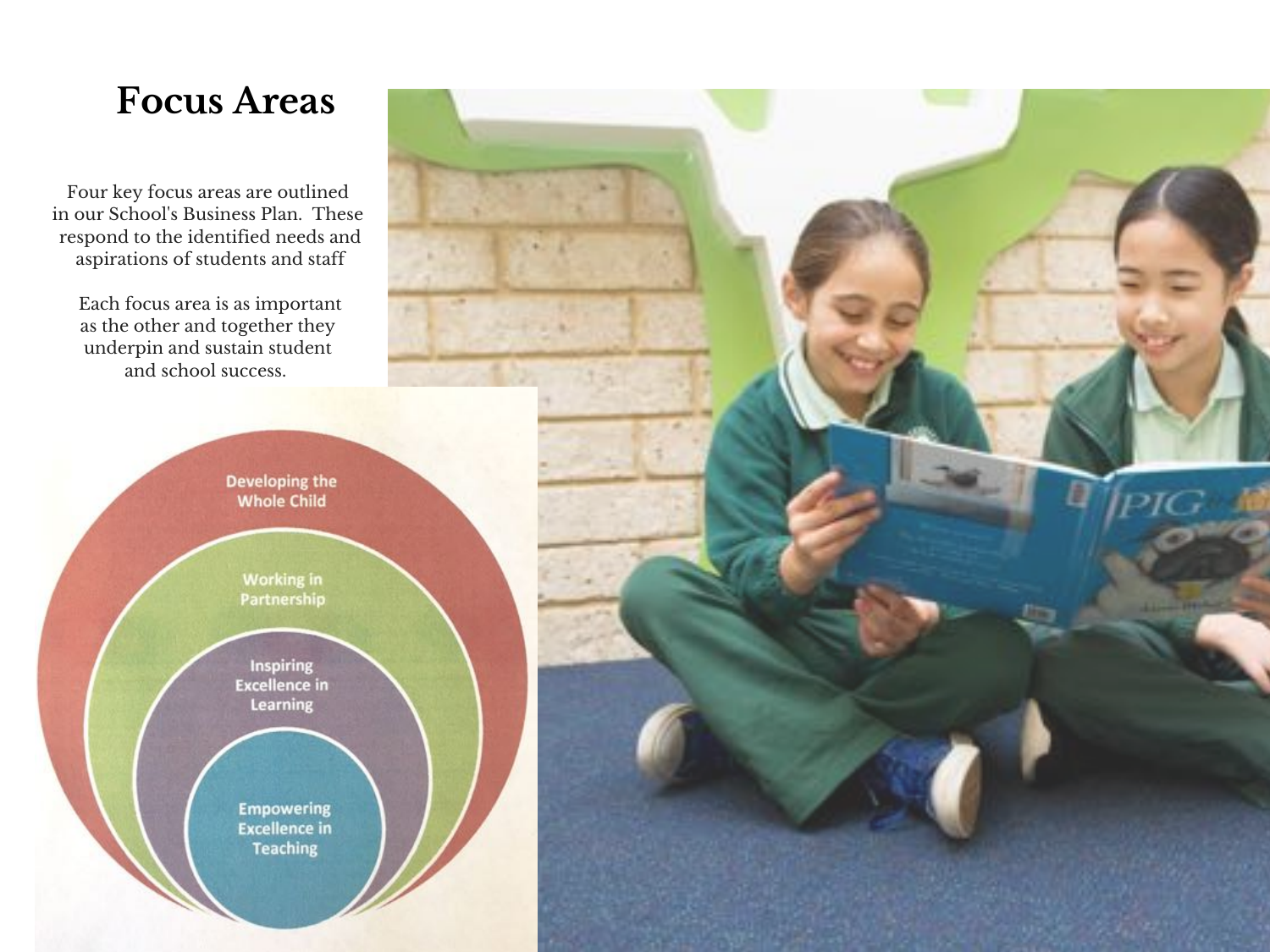# Empowering Excellence in Teaching

*Inspiring Excellence in Learning*

# DEVELOPING THE WHOLE CHILD

# WORKING in PARTNERSHIP

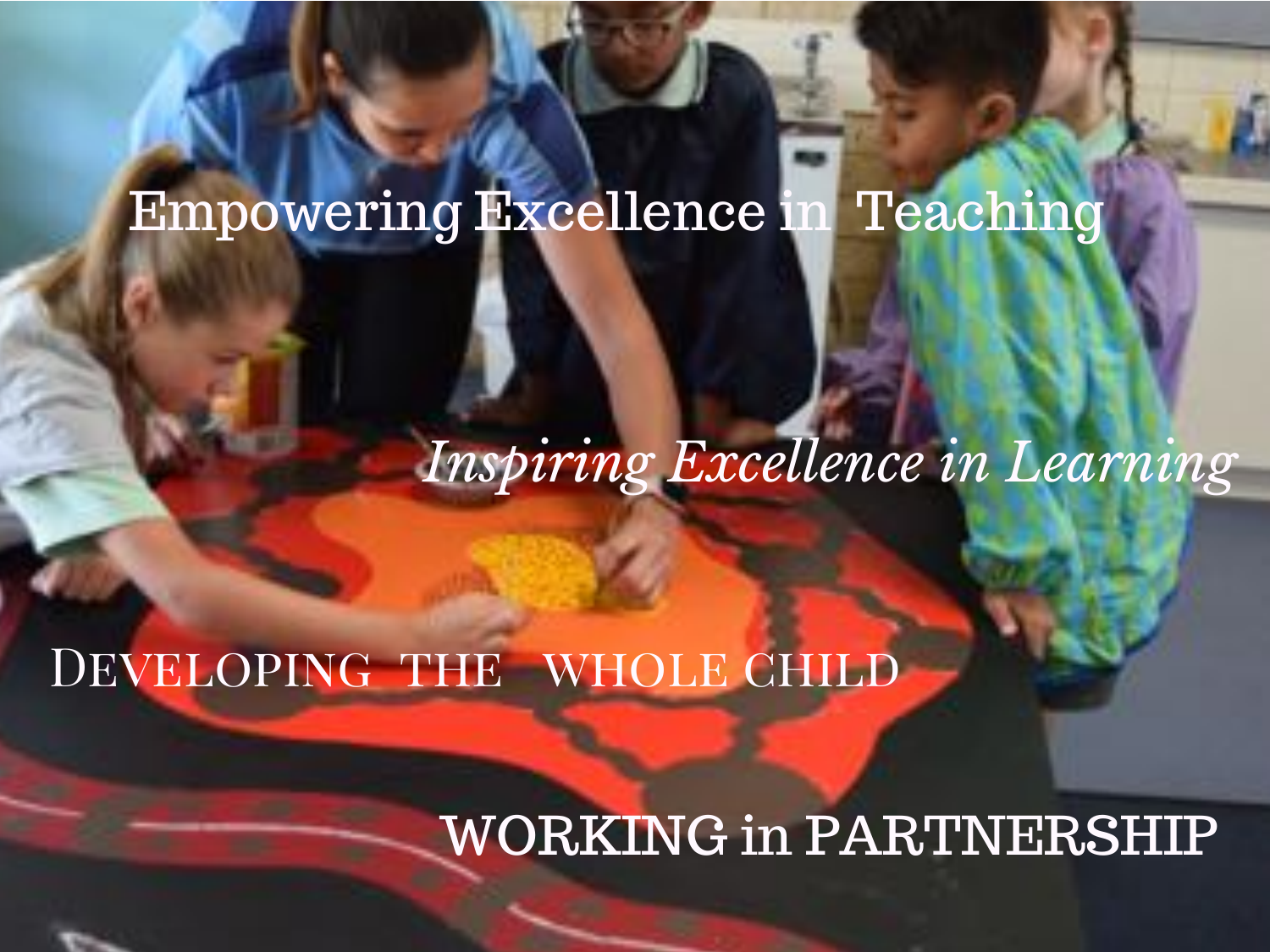#### **Goal**

**Our students are supported to strive for excellence and to achieve their own academic best through the development of a growth mindset.**

#### **Objective: Students are supported to achieve their own academic best**

#### **Strategies**

- Academic targets set from findings from a range of data analysis.
- Academic targets reviewed regularly at an individual, classroom and whole school level.
- Student learning supported by differentiated curriculum responsive to student need.
- Celebration of student achievement at assemblies and personal recognition.

#### **Monitoring**

- Operational plans
- Education Plans (Group and Individual as required)
- Regular assemblies

#### **Objective: Students are supported to develop a self improvement mindset.**

#### **Strategies**

- 'Real life' community based learning experiences.
- Application of Habits of Mind strategies.
- Class agreements.
- Student self monitoring of non- academic outcomes.
- Restorative justice practices implemented to support behaviour management processes.

#### **Monitoring**

- Community initiatives Overview
- Class Agreements
- Implementation and data analysis of behaviour management records

## **Fostering Excellence in Learning**

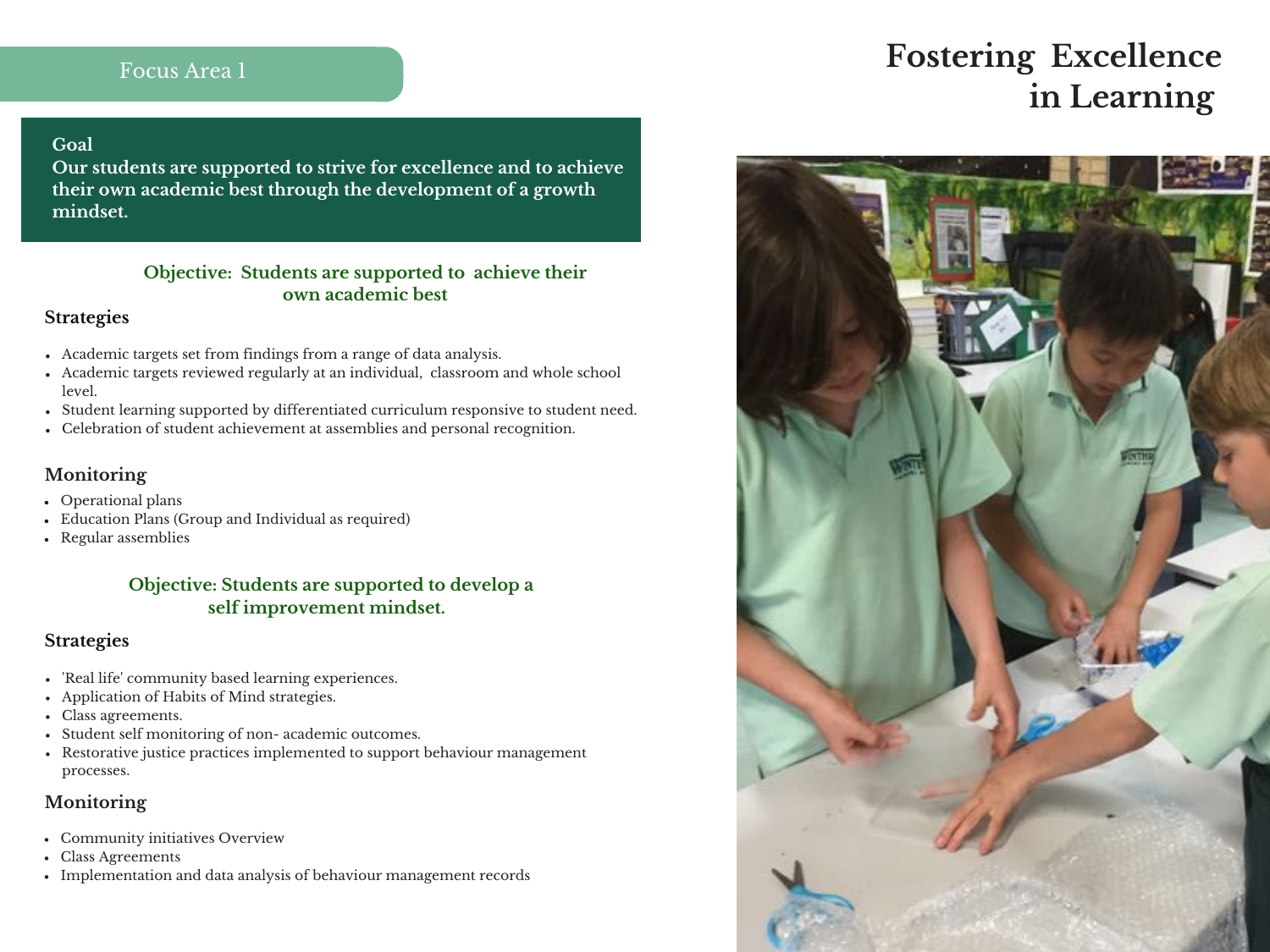#### **Objective: Teaching methods are responsive to student need.**

#### **Strategies**

- Students at educational risk (SaER) register will be compiled and be up to date and reviewed termly.
- Three Wave SaER response model.
- PreLit, MiniLit and MacQLit programs to support identified students.
- Resourcing informed by student need and risk assessment.
- English alternate language or dialect (EALD) support program.
- Implementation and ongoing review and assessment of Group and Individual Education Programs(GEP and IEP).
- Documented teaching and learning adjustments (TALA).
- Formal transition handover documentation and processes.

#### **Monitoring**

- Current and accurate Students at Educational Risk register compiled by Learning Support Coordinator
- Group plans for Pre, Mini and MacQLit
- Documented teaching and learning adjustments (TALA)
- Handover documentation completed end of each school year.

#### **Objective: Assessment and moderation informs practice**

#### **Strategies**

- Team based moderation.
- Whole school assessment schedule fully implemented.
- Analysis of a range of data at individual, class and whole school level.
- Data analysis informs budgeting and purchase of resources.

#### **Monitoring**

- Moderation processes documented explicit criteria
- Whole school assessment schedule
- Data analysis to set whole school , cohort specific, class and individual targets
- Target linked budgeting budgets maintained by cost centre managers.

#### **Objective: Literacy and Numeracy is an academic focus for all students through all curriculum areas**

#### **Strategies**

- A minimum of 6 hours of literacy and 5 hours of numeracy instruction per week.
- Daily structured blocks of explicit literacy and numeracy instruction.
- Full implementation of the whole school Literacy and Numeracy Plan across all areas of the curriculum.
- All teaching staff are literacy and numeracy teachers.
- Literacy and Numeracy embedded across all learning programs.

- Performance Management processes.
- Implementation of whole school Literacy and Numeracy Plans

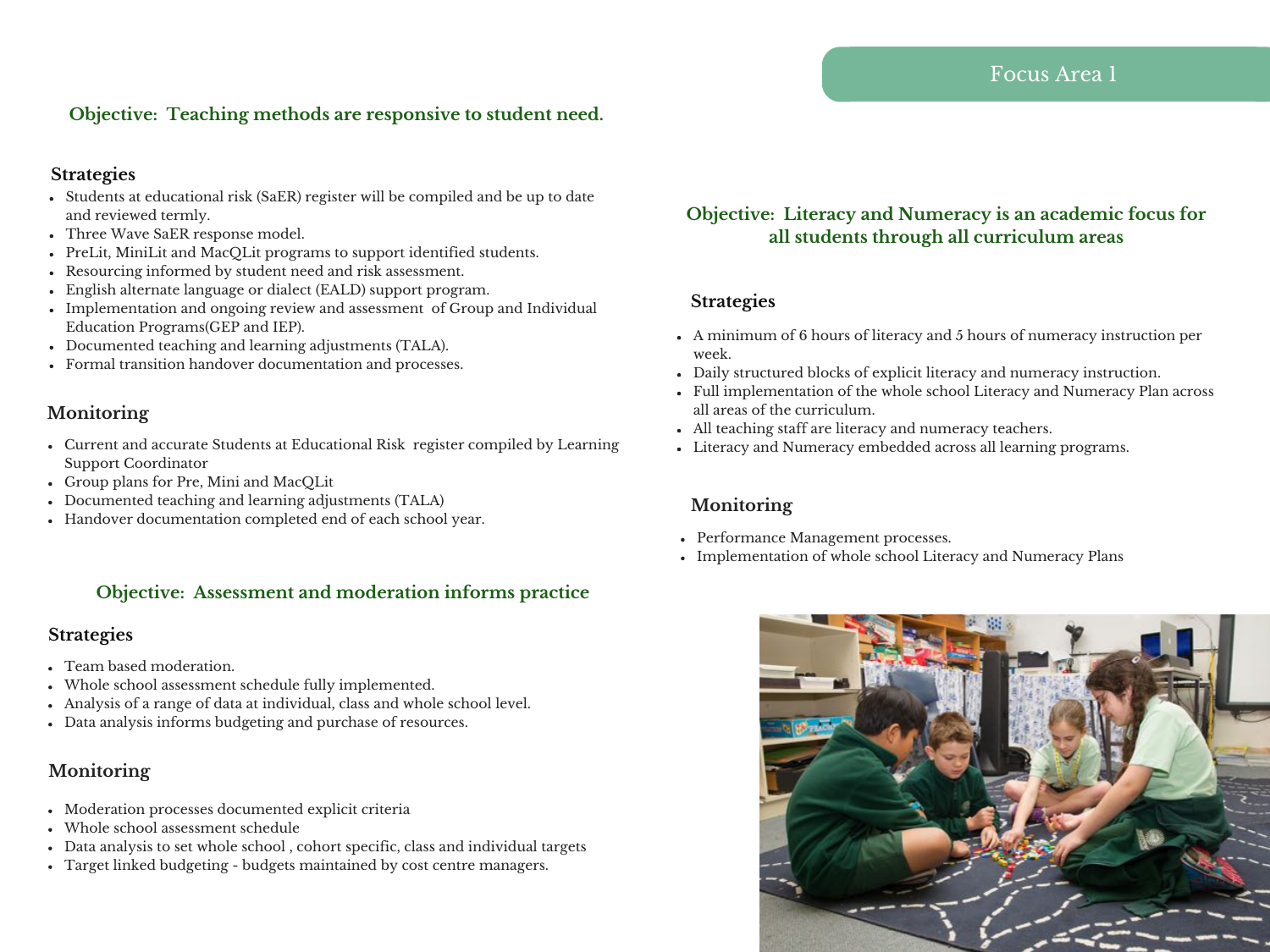# **Whole School Targets**

### **Literacy**

- Year 3 achievement in all NAPLAN English tests is maintained at or above like schools.
- Increase the percentage of students achieving in the higher proficiency bands in all aspects of English in Year 3 and 5.
- Arrest the declining trend in Year 5 achievement in Writing.
- Year 5 achievement in NAPLAN Reading, Grammar and Punctuation and Spelling is maintained at or above like schools.
- 80% of students demonstrating limited progress in Reading and Writing make 'moderate' progress or better.

### **Numeracy**

- Year 3 and 5 achievement in NAPLAN Numeracy tests is maintained at or above like schools.
- Increase the percentage of students achieving in the higher proficiency bands in Numeracy in Year 3 and 5.
- 80% of students demonstrating limited progress in Numeracy make moderate progress or better.

#### **Monitoring**

- Analysis of annual NAPLAN data
- Analysis of intervening NAPLAN data
- Analysis of moderated work sample data.
- Analysis of On Entry data
- Analysis of Pre, Mini and MacQLit data
- Analysis of agreed assessment data as per Whole School Assessment Schedule

### **Attendance**

- The number of students with regular attendance (92% or greater) to exceed 80% .
- To decrease the percentage of students in the early years in the 'At Risk Indicated' category of attendance.

#### **Monitoring**

- Analysis of attendance data on a weekly basis by teachers and school leadership team.
- Monitoring tools and reports as per the Department of Education Attendance Tool Kit.

### **Emotional and Social Development**

- Increase the percentage of students who achieve 'consistently' and 'often' in their work habits.
- Increase the percentage of students who achieve 'consistently and 'often' in setting goals and working towards

- Analysis of behaviour management data
- Analysis of attendance data
- Analysis of whole school Social and Emotional assessment rubrics
- Analysis of Attitude, Behaviour and Effort assessments from Student Achievement Information System (SAIS)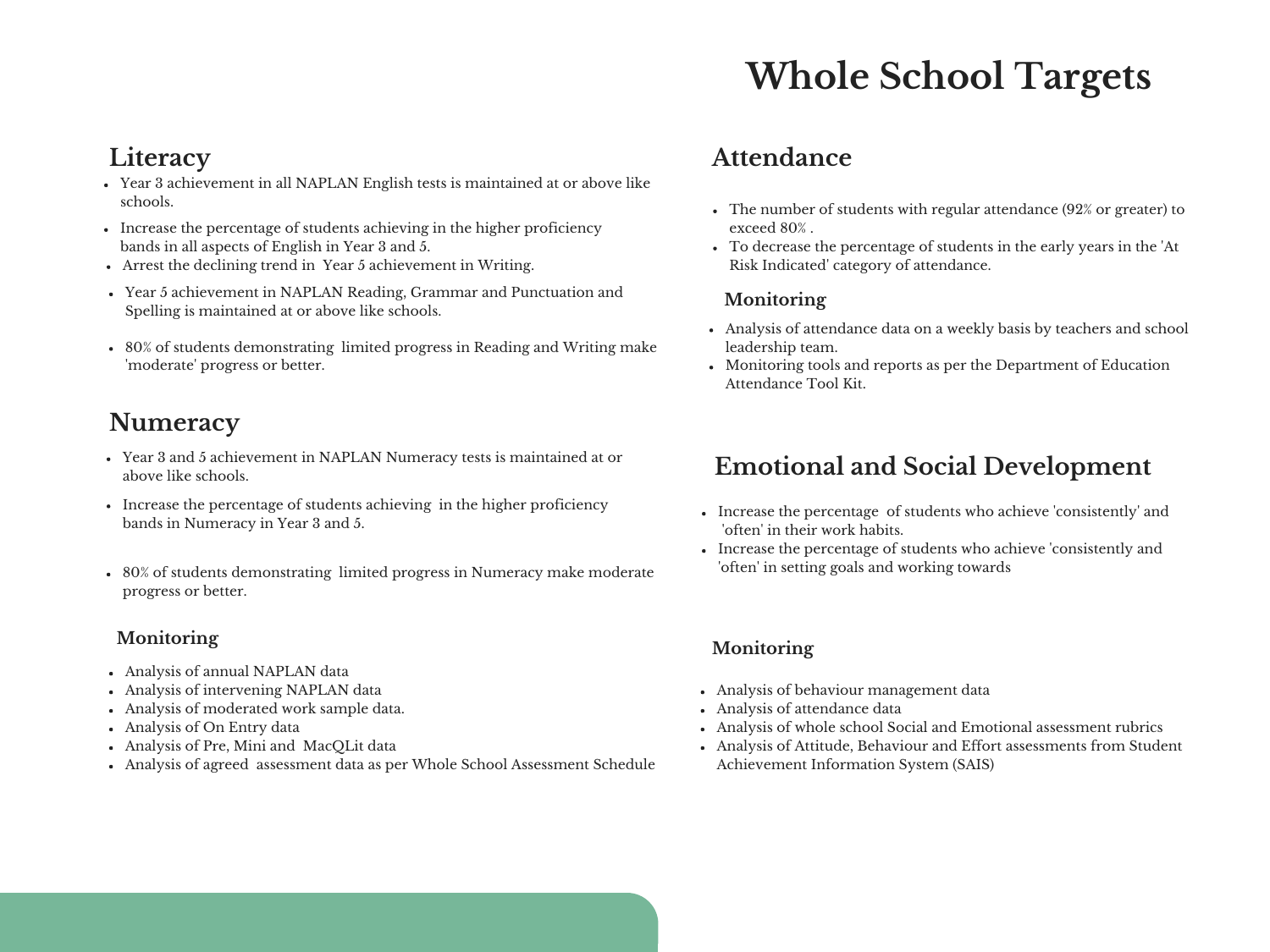## Focus Area 2 **Empowering Excellence in Teaching**

#### **GOAL**

The staff at Winthrop Primary School are committed to teaching excellence and will be supported to build their capacity to deliver engaging and challenging learning opportunities.

#### **Objective: Evidence-based whole school pedagogical practices will be identified and implemented.**

#### **Strategies**

- Implementation of the Western Australian Curriculum.
- Full implementation of whole school English and Mathematics policy and plans.
- Implementation of the Gradual Release of Responsibility Model (Pearson and Gallagher, 1993)
- Implementation of Whole School Instructional Framework to structure lessons.

#### **Monitoring**

- Performance management processes
- Collegiate support

#### **Objective: School planning is data driven.**

#### **Strategies**

All teaching staff will have a broad engagement with student performance data at a classroom and whole school level.

- School planning is informed by current research.
- Learning Teams will develop, implement and review operational plans and assessment tools.
- Identification of students at educational risk through data analysis.
- Data collation through a range of moderated work samples, NAPLAN and standardised tests as documented in whole school plans.
- Monitoring of non-academic outcomes.

#### **Monitoring**

- Performance Management processes
- Operational Plans
- Collaborative moderation sessions
- Analysis of Attitude, Behaviour and Effort from Student Achievement Information and whole school Socio Emotional Rubrics.

#### **Objective: A shared leadership model is supported**

#### **Strategies**

- Leadership supports whole-staff curriculum planning.
- Team leaders.
- Curriculum Leadership Team.
- Learning Support Coordinator (LSC)
- ICT lead teacher
- Specialist teachers in Arts, Science, Health and Physical Education and Languages.
- Cost centre managers.

- Operational planning
- Team meetings
- LSC, ICT and Specialist Teachers lead and support professional learning.
- Budgets monitored and maintained by cost centre managers.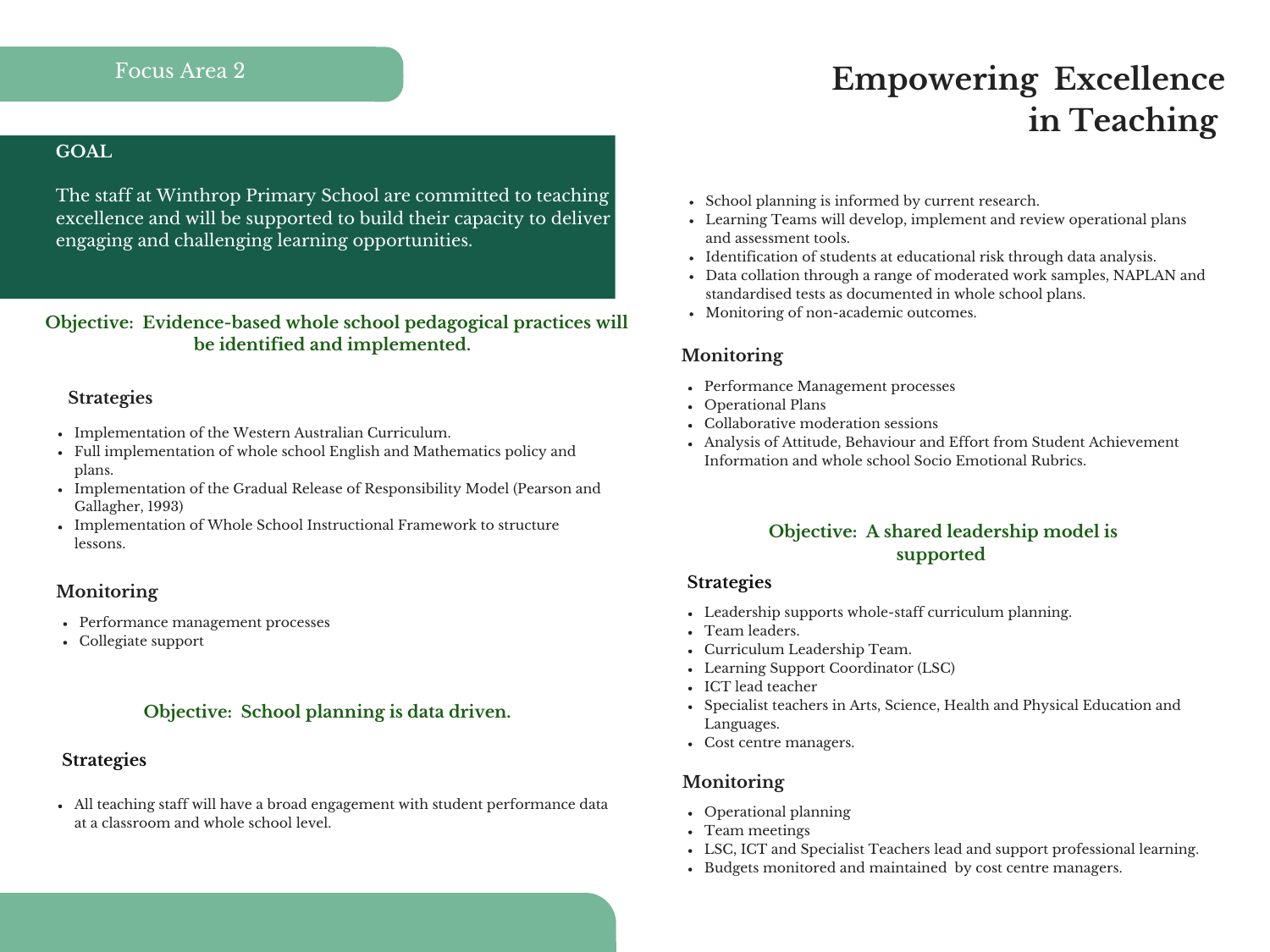

#### **Objective: All staff will continually build professional skills.**

#### **Strategies**

- Provision of professional learning linked to achievement of personal and school targets and goals.
- Whole school approach to collegiate supported performance management.
- Provision of robust, professional feedback to teachers.
- All staff have access to appropriate ICT equipment for use in fulfilling their role.

#### **Monitoring**

- Performance management processes
- Collegiate support

#### **Objective: All staff are role models**

#### **Strategies**

- Collaborative culture is supported through learning teams and whole school teams.
- Team negotiated teaching agreements in English and Mathematics.
- Staff Agreements
- Roles of leadership team clearly identified and documented.
- Leadership team members will each support a learning team.
- Collegiate professional development model

- Performance management processes
- Collegiate support though teams
- Leadership team members oversee year level teams.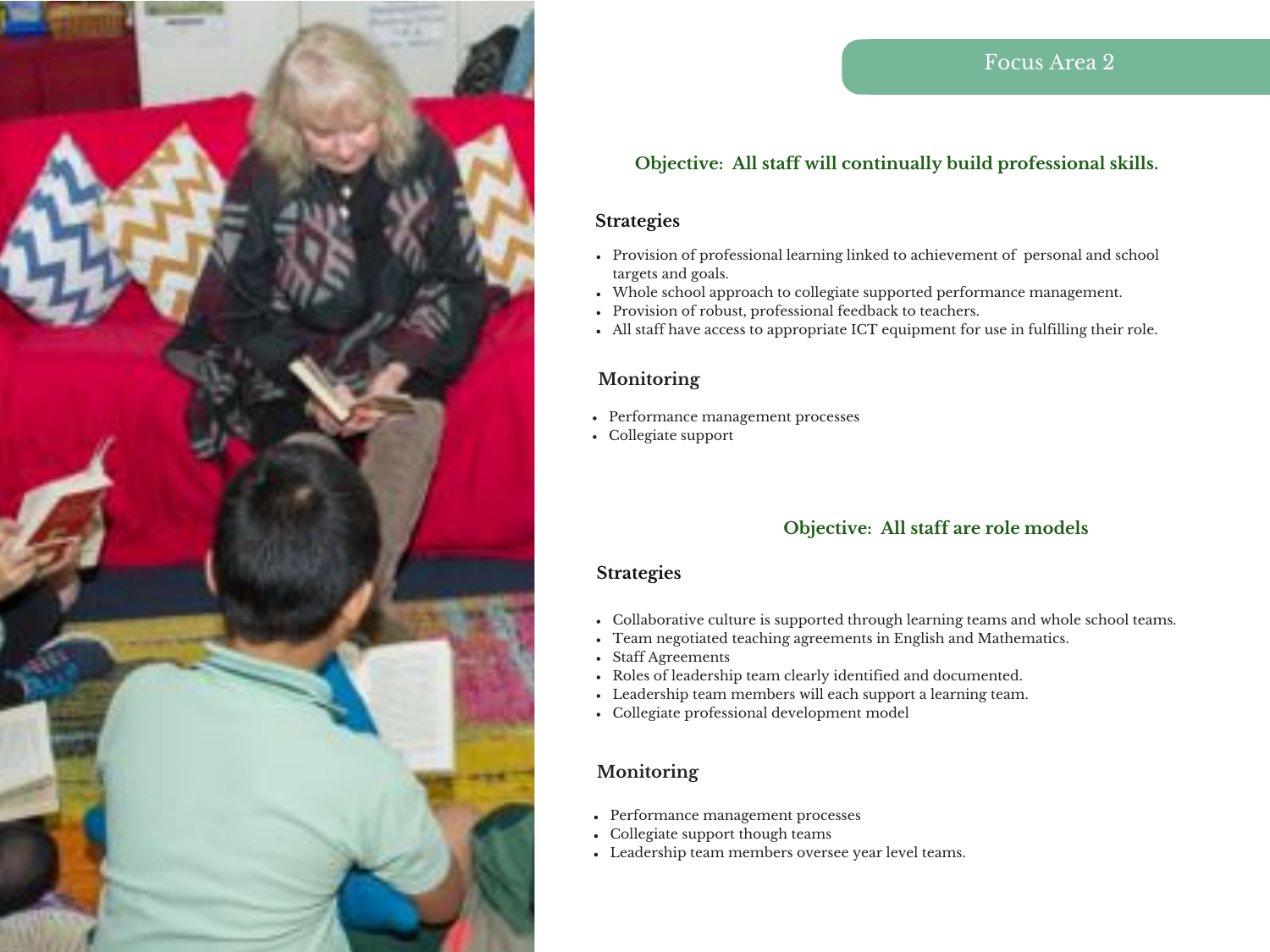## **Focus Area <sup>3</sup> Working in Partnership**



#### **GOAL**

Parents and Caregivers are our partners and together we will build on and extend our local and broader community partnerships to improve our learning program, facilities and reputation.

#### **Objective : We develop, expand and maintain involvement with parents and caregivers**

#### **Strategies**

- Regular assemblies, open nights and information sessions will be held.
- Maintain an attractive, informative and user friendly school website.
- Actively encourage and support the P&C and its initiatives.
- Provide opportunity for community feedback via regular surveys.
- Regular and informative school newsletters.
- Teachers and leadership staff will monitor attendance and communicate with parents as required in a timely fashion.
- Case conferences and meetings as per teacher and or parent/ caregiver request.
- Host whole school gatherings to fund raise, celebrate and embrace significant community events.

- Annual parent survey
- Regular update of school website
- Weekly monitoring of attendance
- Documented case conferences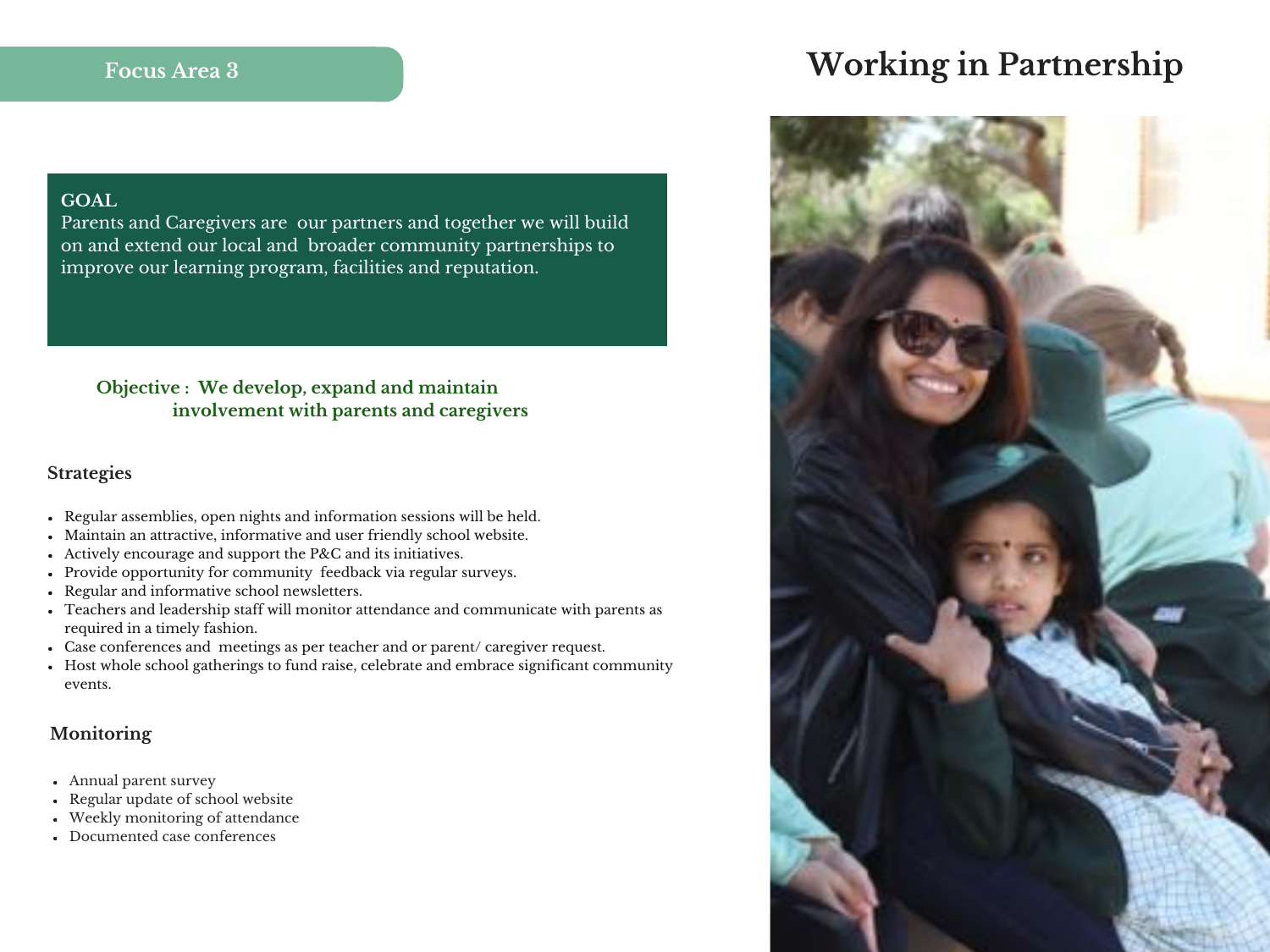**Objective: We will promote and enhance our school's reputation and make Winthrop Primary School a school of 'choice' within our community.**

#### **Strategies**

- Maintain School website as the key method to communicate school events and activities.
- Maintain high standard of school newsletter content.  $\bullet$
- Maintain high standard of student dress and behaviour.  $\bullet$
- Provide students with specialist uniforms where they represent the school publically.  $\bullet$
- Welcome publicity through local and state newspapers where relevant and related to achievement of civic, sporting and academic pursuits.
- Support nomination of outstanding staff for WA Education awards.

#### **Monitoring**

- Regularly updated school website.
- Fortnightly newsletter emailed to all families.

#### **Objective: We actively engage in building partnerships with our local, broader and global community.**

#### **Strategies**

- Identify and pursue links with other educational institutions who can help support the implementation of the schools Business Plan.
- Welcome pre-service Education students to complete their practicum placements at Winthrop Primary School.
- School Board to lead development of school sponsorship partnerships.
- Student engagement in class based initiatives and projects supporting local and global community groups.

- Documented sponsorship Expression of Interest procedures
- Deputy Principal practicum coordinator
- Community initiatives collated on whole school overview.

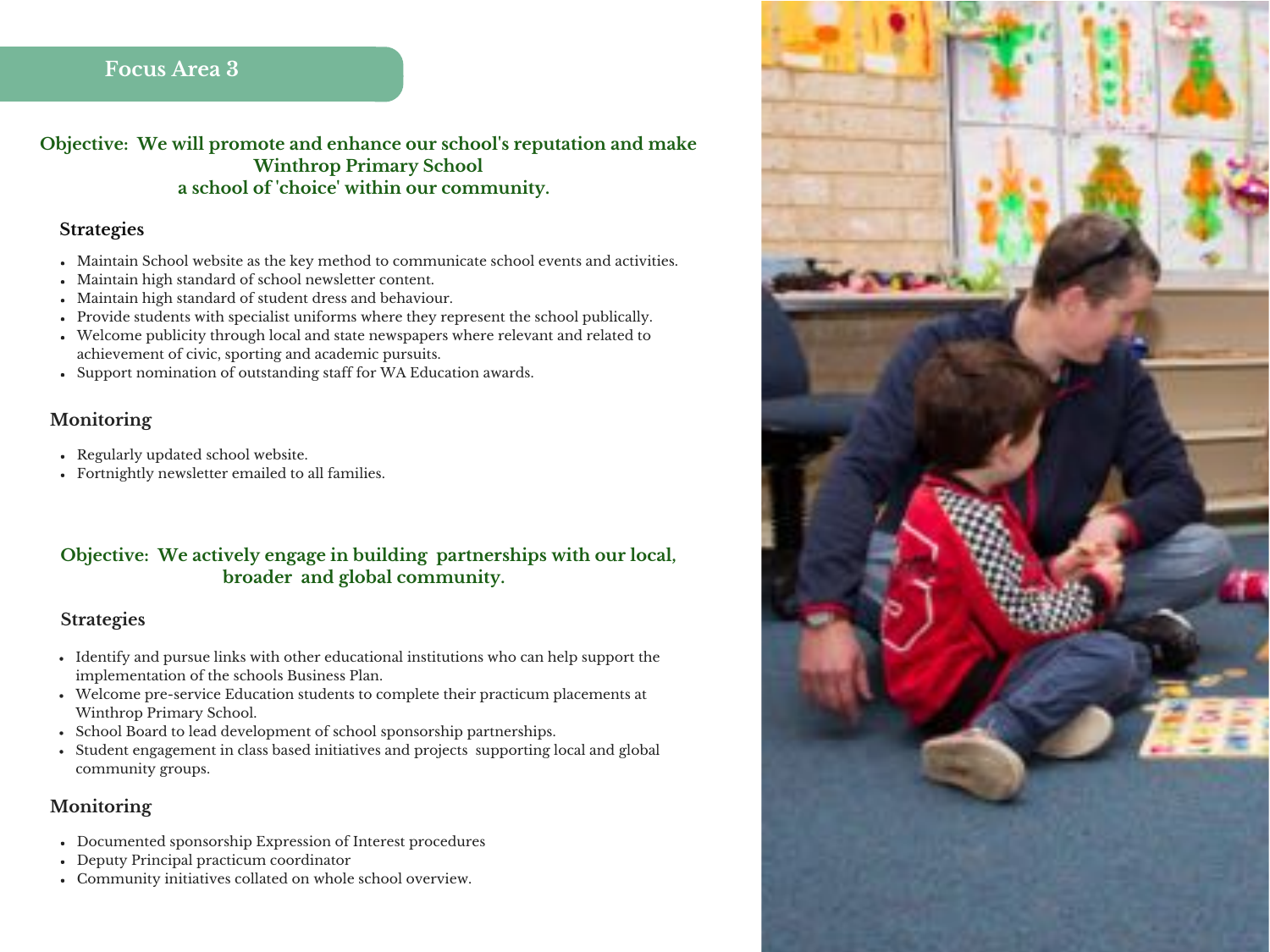## **Developing the Whole Child**



#### **Goal**

All Students learn in a safe inclusive environment to support them in becoming successful learners, confident and creative individuals and active, informed citizens.

#### **Objective: Students learn in a inclusive environment where they feel safe.**

#### **Strategies**

- Student driven Classroom Agreements.
- Pastoral care services provided through a range of supports variously including chaplaincy, school psychologist and learning support coordinator, Health and Wellbeing specialist focus.
- Health care and medical care plans maintained and implemented in line with Department of Education Policy.
- ICT cyber safety support.
- Peer support programs
- Implementation of Protective Behaviours programs across whole school.

- Implementation of Classroom Agreements
- Case Managment and parent meetings documented and held on needs basis.
- Health Care Plans updated annually.
- ICT Student User Agreements
- Student leadership mentoring and coaching by specialist teacher
- Operational Plans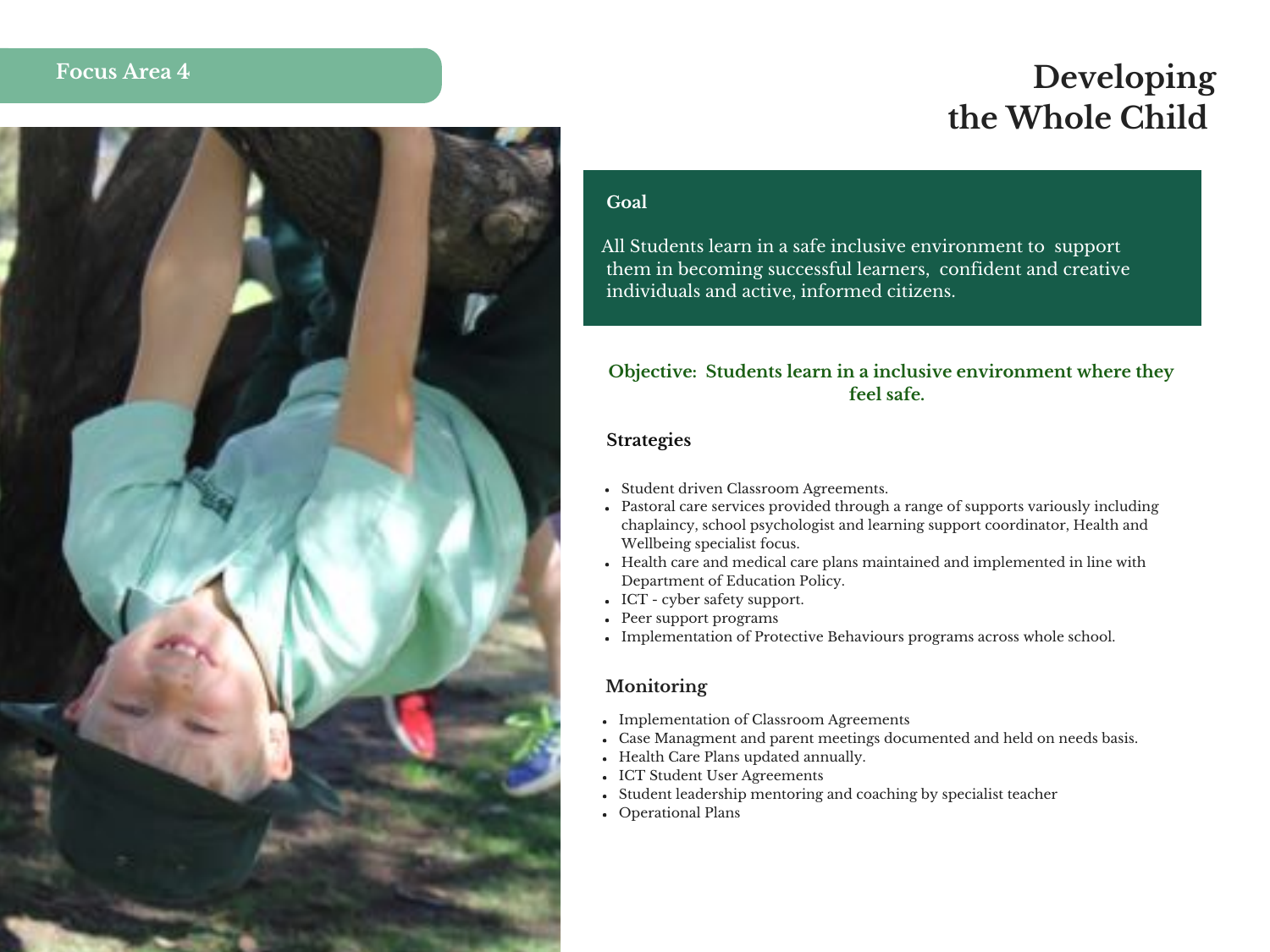**<sup>O</sup> Focus Area 4 bjective: Students are supported to become confident, and creative individuals and active informed citizens.**

#### **Strategies**

- Student engagement in class based community enhancement projects.
- Student leadership opportunities.

Focus Area 4

- Provision of specialist learning areas.
- School based faction sports activities.
- Interschool sport opportunities.

#### **Monitoring**

- Workforce planning to manage and deploy teacher skill and expertise to meet demands of curriculum and school target areas.
- Timetabling of specialist areas
- Student leadership mentoring and coaching by specialist teacher
- All classes to timetable weekly Physical Education Session and Faction Sports session.
- Student participation in interschool sporting events and carnivals.

#### **Objective: Students and families share a sense of community and belonging with our school**

#### **Strategies**

- Parent information sessions.
- EAL/D parent group
- Parent thank you morning teas
- School Board membership  $\bullet$
- Community access to school board members.
- P&C membership.
- Fortnightly assemblies.

#### **Monitoring**

Annual parent survey Feedback

#### **Objective: Enhance physical environment to provide a range of informal learning opportunities.**

#### **Strategies**

- Ongoing maintenance of nature playground areas.
- P&C funded covering of basketball court.
- Ongoing maintence of school facilities.

- Nature play areas maintenence schedule
- Completion of P&C funded building improvement basket ball court cover.
- Staff, student, parent survey.